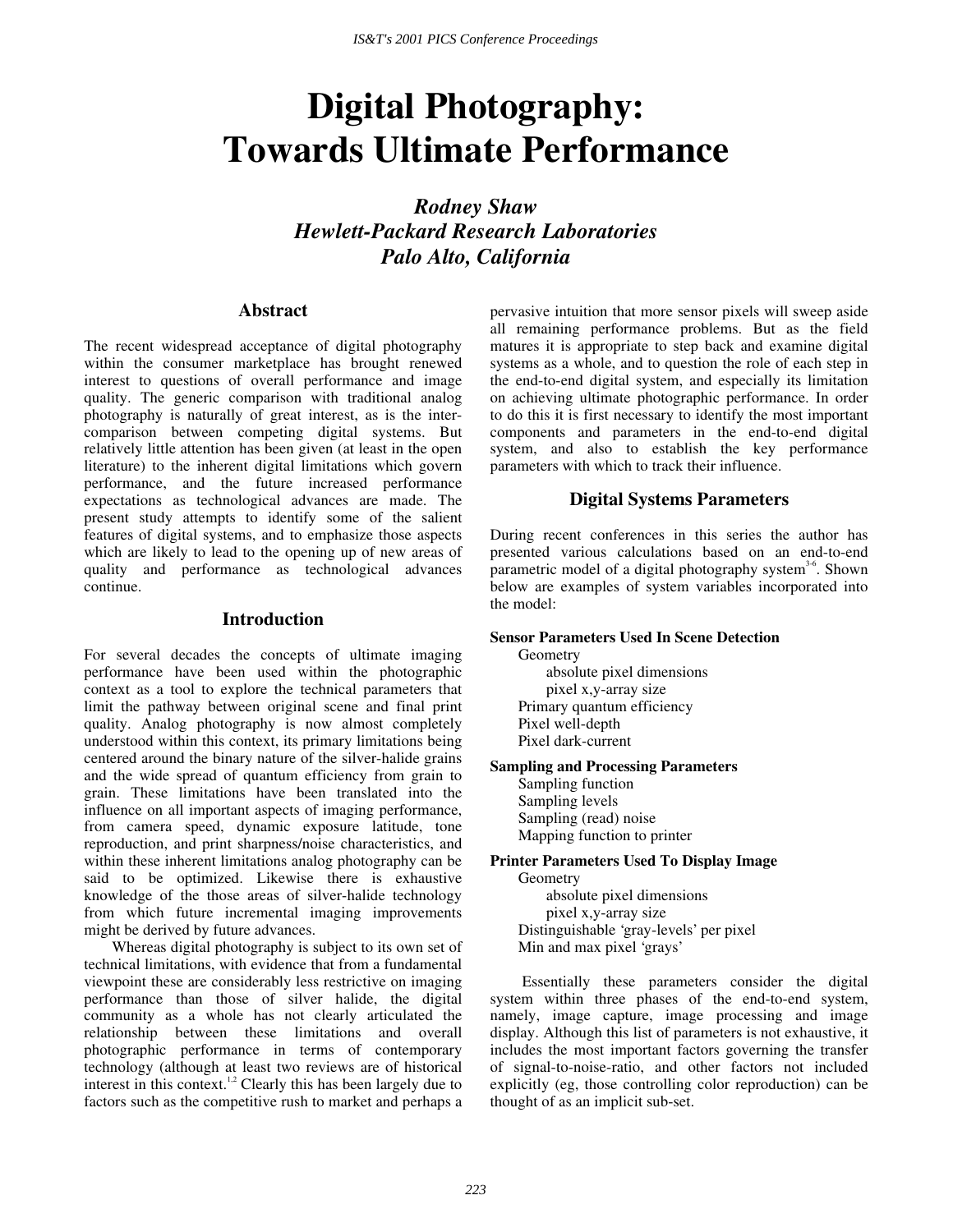## **Performance Evaluation Parameters**

A critical set of performance parameters is readily assembled from those used to describe signal-transmission within the general field of imaging, and more specifically those which have evolved over the years to define 'photographic' space within the domain of conventional (analog) silver-halide photography. These can be thought of as falling into two main categories, namely those governing the reproduction of large-areas (mean-level) and those governing the reproduction of fine-detail (fluctuations about the mean). The former is most easily dealt with, since a rich literature exists within the field of analog photography. However this does not imply the adoption of conventional standards without distinguishing between those which relate back to 'how analog photography works' (eg, four-quadrant scene-to-print tone-reproduction curves) and those that are based on the fundamental laws of governing image reproduction and perception.

The parameters describing the reproduction of fine detail fall into two sub-categories, namely those concerned with the reproduction of signal and those describing the attributes of noise. These categories naturally lead themselves to combination in overall information-theoretic based concepts that describe the ability to transfer signal-tonoise ratio from scene to image.

For simplicity we summarize some of these key evaluation parameters below:

#### **Large-Area Scene-Brightness Reproduction**

Average scene brightness

Minimum and maximum brightness levels Functional sampling of brightness range

## **Fine-Detail Reproduction**

Signal reproduction Digital sharpness index Noise reproduction Digital noise scale

## **Overall Evaluation Parameters**

Image SNR (NEQ/spatial-frequency/exposure) Speed-to-Grain (DQE/spatial-frequency/exposure) Information Capacity

Two of these fine-detail evaluation parameters have been recently described by the author<sup>7</sup> as extended specifically to the digital domain from previous wellestablished Fourier-based analyses. Summaries only are given here.

# **Digital Noise and Sharpness Scales**

Digital noise may be expressed on the *DNS* as

$$
DN = \sqrt{ \int \int W S_{R}(u, v) VTF^{2}(u, v) du dv }.
$$

where  $WS<sub>n</sub>(u, v)$  represents the Wiener Spectrum of the noise fluctuations measured in units of reflectance, and *VTF(u,v)* denotes the transfer function associated with human vision. With the power spectrum expressed in absolute print reflectance units the calculated digital noise is such that the typical photographic range falls within *1* to *10* on the scale.

An equivalent methodology may be used in developing a digital sharpness scale, namely adopting the same standard visual transfer function as assumed for normal print viewing conditions. This is cascaded with a transfer function based on the pixel geometry which defines the sharpness limitation of the digital system, typically a sinc-function. The expression for digital sharpness thus becomes of the form

$$
DS = \iint TF_{\text{PIX}}(u, v) VTF(u, v) \, du \, dv \, .
$$

## **Performance Criteria**

Having established a sufficient set of performance parameters and likewise a sufficient set of technical variables for the digital system under review, it remains to establish the relationship between the two and also the reasonable practical ranges for these multiple variables. The previously-mentioned end-to-end model establishes this relationship, and we are left with the task of defining the appropriate ranges and limits. On the one hand reasonable ranges for the system technical parameters depend on contemporary capabilities and likely future technical advances, and on the other hand reasonable ranges for the performance parameters can best be benchmarked in terms of equivalent analog performance characteristics, since the latter have long been established in the photographic domain.

**Table 1. Empirical descriptors for the perception of image noise according to levels on the digital noise scale.**

| ONS            | Photo-Grain       |
|----------------|-------------------|
| 10             | off-scale         |
| 8              | very coarse       |
| 6              | coarse            |
| 5              | moderately coarse |
| 4              | medium grain      |
| 3              | fine grain        |
| $\mathfrak{D}$ | very fine         |
|                | extremely fine    |
|                | microfine         |

Given the existence of absolute sharpness and noise scales, and their translation into analog photography, the performance criteria based on these scales are perhaps the easiest to establish. Existing empirical descriptors for photographic grain fall on the *DNS* as shown below in Table 1, implying a gamut of physical values in the range *1* to *10* for practical photography and experience shows that to achieve high-quality photographic prints calls for the image noise to be below *2* on this scale.

A simple model for the image noise associated with ink-jet printing may be approximated on the digital noise scale in terms of *ppi* (resolved pixels per inch in the print) according to

$$
DN(max) = 12,700 / (mppi)
$$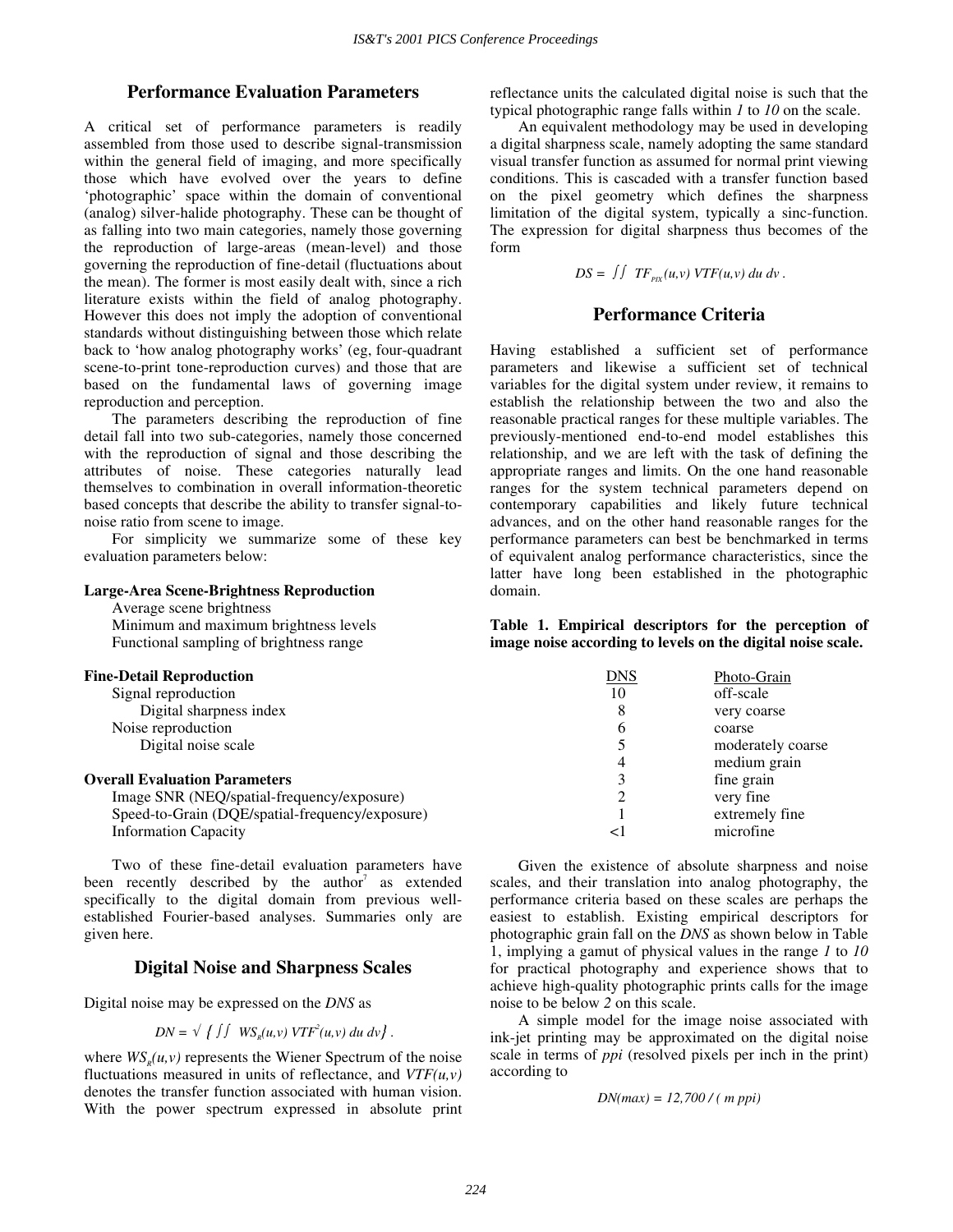where *m* denotes the number of available gray-levels expressed in reflectance-space.



*Figure 1. Relationship between number of sensor x-pixels and print x-dimension in order to conform to the range of sharpness values typical for analog photography.*

According to the sharpness model the acceptable photographic range falls within *8* to *10* on the sharpness scale, with high-quality photographic prints being around *9.5* or higher. Since the digital criteria for achieving such sharpness levels is mainly based on geometry (pixel in sensor 'enlarged' to pixel in print), Figure 1 provides an overall summary of these fundamental geometric requirements.

Of the overall parameters, the most straightforward parameter to specify is that of *DQE*, since a wealth of knowledge exists of the practical range for conventional photography, where it directly controls the important speedto-grain ratio. Further, and most obviously it has an absolute upper limit of *100%*, and it is in this domain that the importance of quantum-efficiency and multilevel versus single-level recording is most strikingly demonstrated.

Questions of large-area scene-brightness reproduction are less amenable to a simplification for comparative specification purposes, but at the most recent conference in this series the author specifically addressed this question in terms of an end-to-end systems mean-level linearization strategy<sup>6</sup> which is simple yet yields a desirable criterion for large-area reproduction, namely that differences in absolute reflectance in the print are proportional to the square-root of differences in the original scene, as expressed in lux.

#### **Towards Ultimate Performance**

In view of the number of system parameters on the one hand and performance criteria on the other, only a selective illustration will be given here, in the form of summary before-and-after performance attributes. The *before* example is based on a set of parameters typical of contemporary consumer digital photography, while *after* is representative of those potential technical improvements which may reasonably be anticipated in the near future. The performance criteria are based on a high-quality *8x10"* print. Typical values for CCD quantum efficiency, pixel and array dimensions, well-depth and dark current, and printer

resolution and gray-level capability, as used previously by the author<sup>3-6</sup>, are replaced by an equivalent set (for example a *2*-megapixel sensor is replaced *4*-megapixels, the primary quantum efficiency increases from *0.1* to *0.25*, the printer capabilities change from *32* distinguishable gray-levels at *160ppi* to *64* at *230ppi*, etc).



*Figure 2. Mean-level input relationship: a). For typical parametric set, and b) for parametric set representing future advances.* 



*Figure 3. The noise/print-reflectance characteristics corresponding to those of Fig 2.* 

Figure 2 shows the influence of this change of parameters on the mean-level scene-to-print characteristics, with desirable and substantial increase in dynamic recording latitude (the arguments for linearity in this domain have been made previously $\delta$ ).

The sharpness implications of these parametric changes are simple to calculate and express, depending no more than on geometrical detector-to-print considerations as expressed in Figure 1. In this example a prior sharpness index of *7*  (somewhat below the normal range for reasonable-quality conventional photography) is replaced by a value of *8.2*